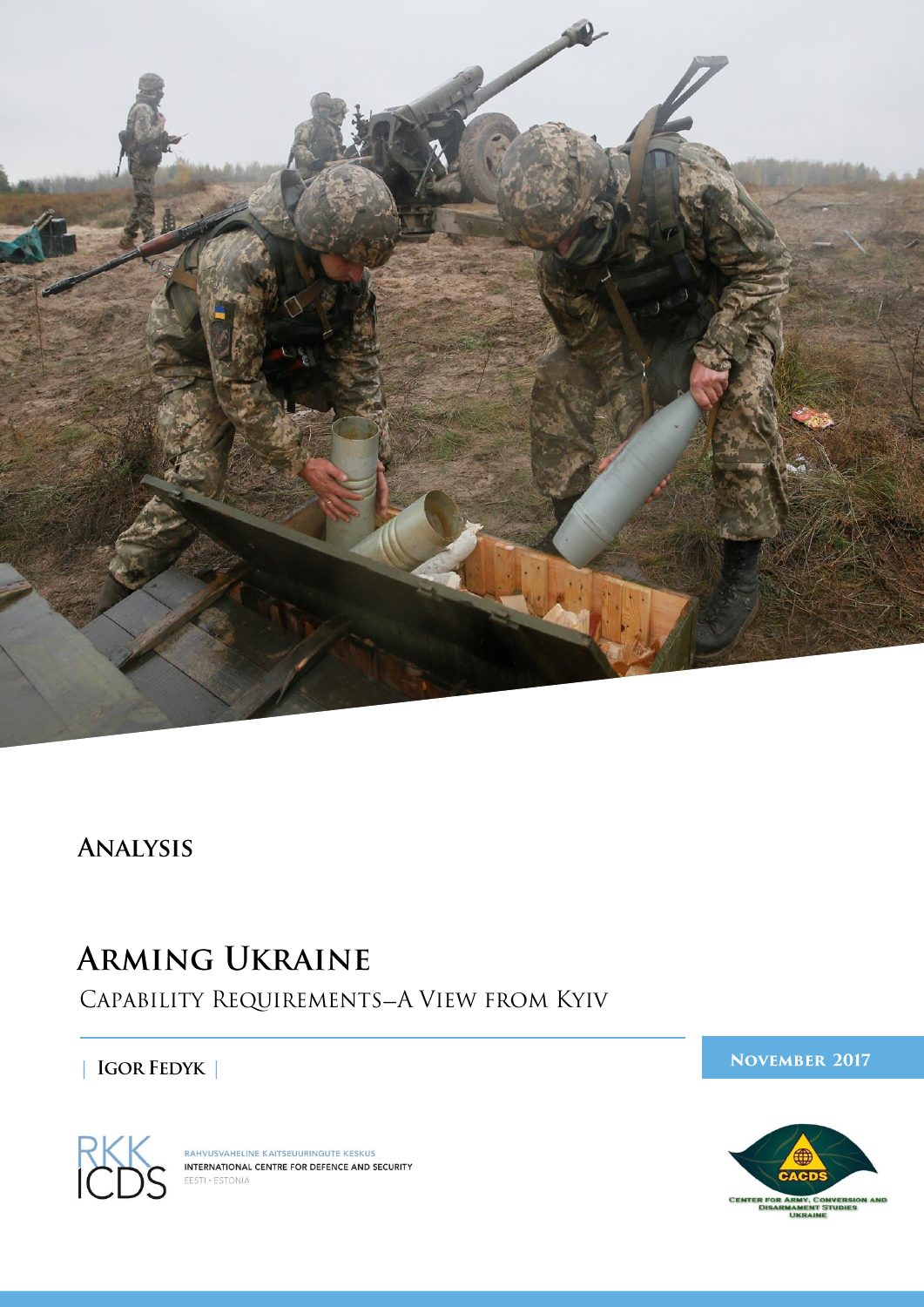

Title: Arming Ukraine: Capability Requirements—A View from Kyiv Authors: Fedyk, Igor Publication date: November 2017 Category: Analysis

Cover page photo: Ukrainian servicemen prepare a shell for a 122mm D-30 howitzer during military exercises near the village of Divychky in Kiev region, Ukraine October 26, 2017. REUTERS/Valentyn Ogirenko

Keywords: defence strategy and policy, defence cooperation, defence technology, defence procurement, capabilities and capability planning, Ukraine, NATO, Russia

Disclaimer: The views and opinions contained in this paper are those of its author only and do not necessarily represent the official policy or position of the International Centre for Defence and Security.

ISSN 2228-2076

| <b>CInternational Centre for Defence and Security</b> |
|-------------------------------------------------------|
| 63/4 Narva Rd., 10152 Tallinn, Estonia                |
| info@icds.ee, www.icds.ee                             |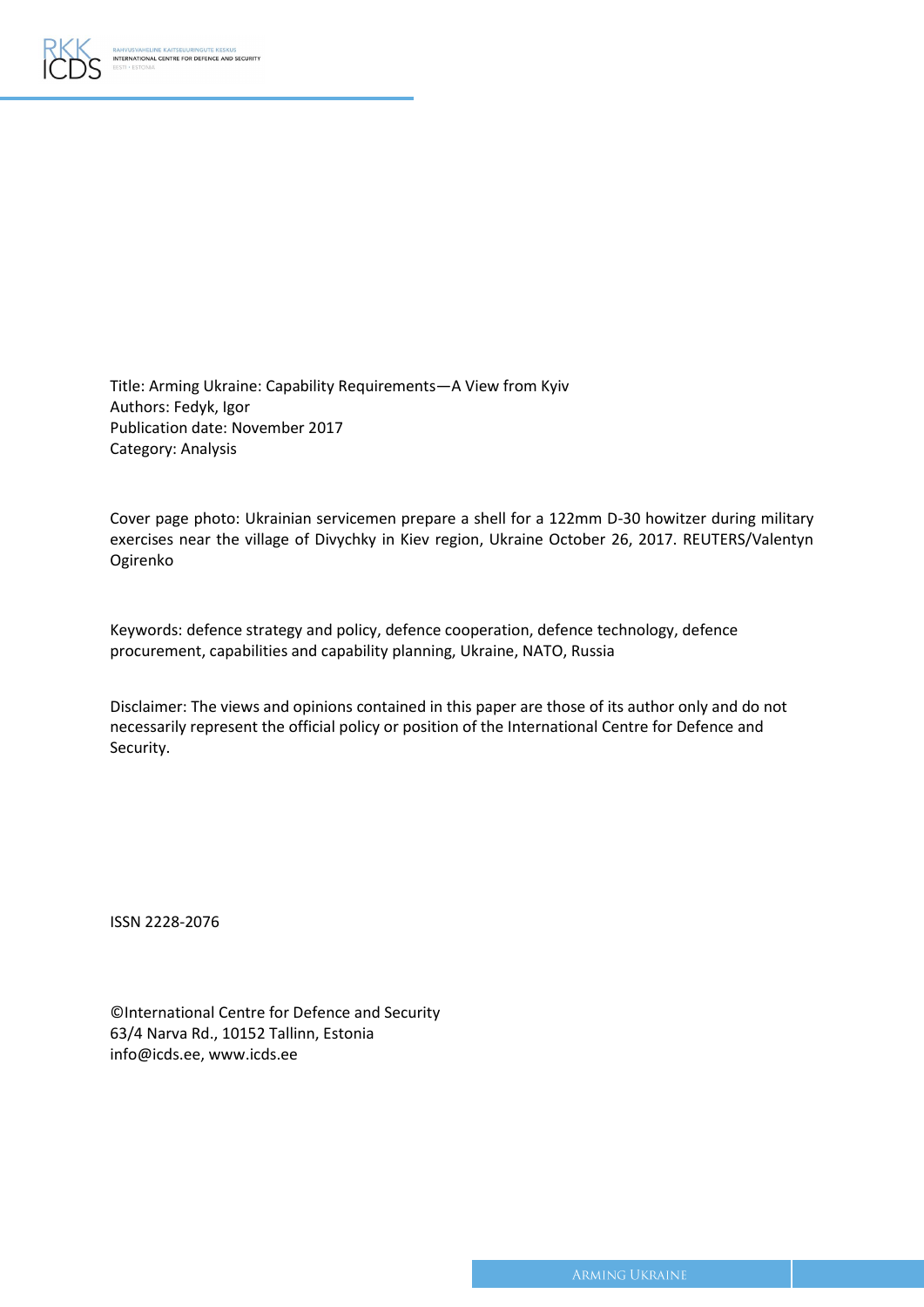

### **ABOUT THE AUTHOR**

Igor Fedyk is an analyst at the Kyiv-based Centre for Army, Conversion and Disarmament Studies (CACDS). He authored a number of research reports and analytical articles on security and defence, military cooperation and modernisation of the Armed Forces of Ukraine, which were published by various Ukrainian and foreign media outlets and think-tanks. He holds degrees from the Ukrainian National University of Finance and International Trade and Lviv Military Institute of National University "Lvivska Politechnika".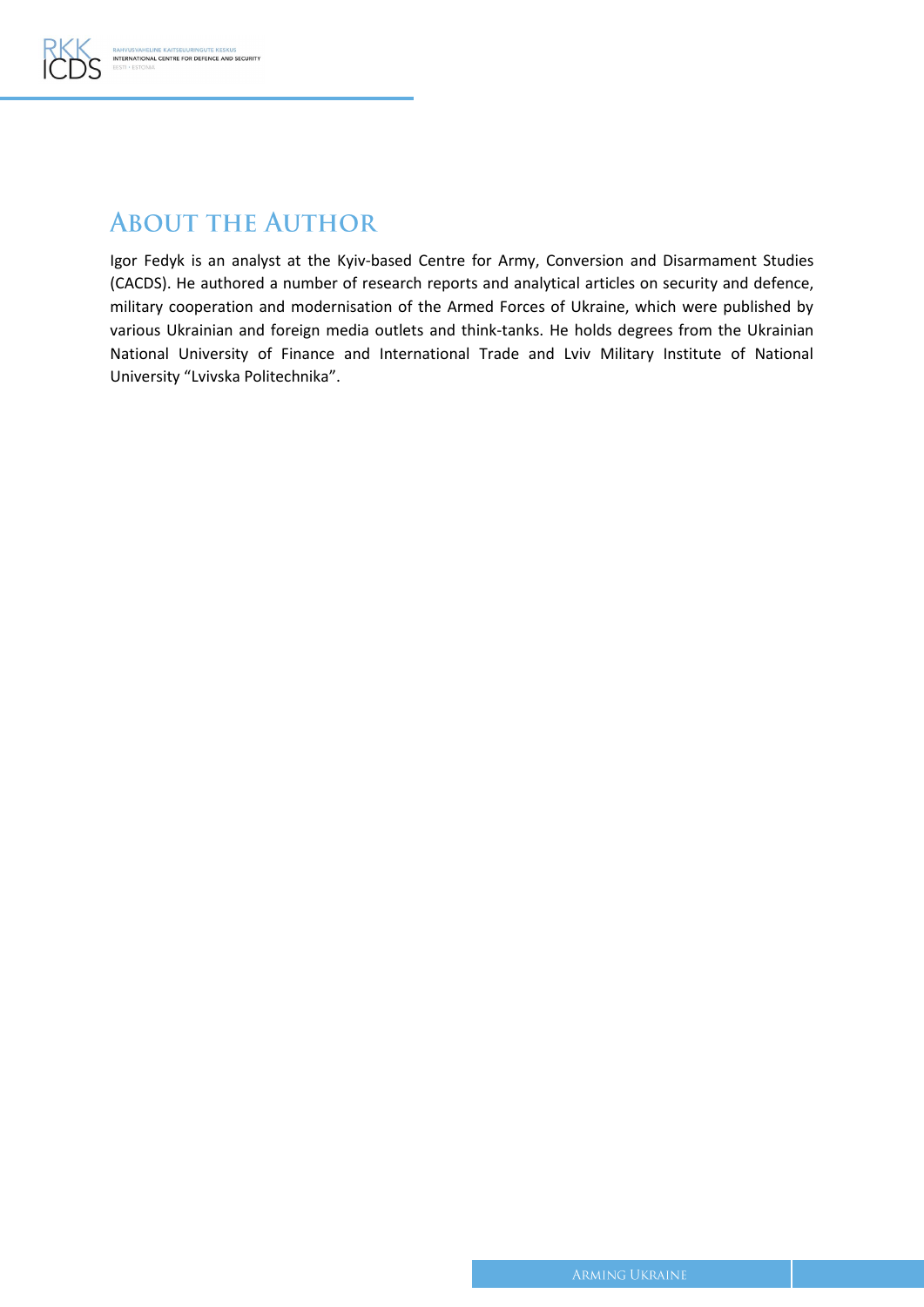# **INTRODUCTION**

International military-technical aid is currently one of the key factors that can transform Ukraine's security and defence capabilities, primarily those of the Armed Forces of Ukraine (AFU), into an effective instrument to contain Russian aggression. Much of the recent discussion in NATO capitals focuses on whether

Ukraine should be supplied with "lethal aid" at all, and if so, what kind of weapons should be included or excluded (for example, defensive or offensive systems). This paper aims to highlight Ukraine's needs for international military-

technical aid. It does so from three angles: first, it outlines officially stated needs (the "top down" statement of requirements); then it compares this with the needs identified on the ground in the Anti-Terrorist Operation (ATO) area (the requirement as seen "bottom-up"); finally, it gives an expert assessment (an "outside-in" perspective) of the spectrum of needs and the priorities. It also considers whether Ukraine is ready to actually absorb and use such aid effectively. The paper argues that issue of supplying weapons and military equipment to Ukraine should be viewed not within the lethal/non-lethal discourse, but rather in terms of the level of technology—be it of weapons, equipment platforms or various "force enablers" and "force multipliers". Supplying Ukraine with high-tech weapons, military technology and equipment, which are currently direly needed by Ukraine's security and defence structures, can change the balance of power not only in the АТО zone but in the entire region.

# 1. "TOP-DOWN" VIEW

According to the official representatives of Ukraine's political and military leadership, the following types of weapons and military equipment are of critical importance in the context of international military-technical aid to Ukraine $^1$ :

- anti-aircraft (AA) warfare systems;
- secure Command and Control (C2) systems;
- Intelligence, Surveillance, Target Acquisition, Reconnaissance (ISTAR) systems with fire direction function;
- electronic warfare (EW) systems;
- sniper rifles;
- mortars—both small and large-calibre;
- ammunition, mostly medium and largecalibre;

*The issue of supplying weapons and military equipment to Ukraine should be viewed not within the lethal/non-lethal discourse, but rather in terms of the level of technology*

- anti-tank guided missile (ATGM) and man-portable air defence (MANPAD) systems;
- light armoured vehicles:

**.** 

 unmanned aerial systems (UAS) with secure datalinks.

It is also worthy of note that the Headquarters (HQ) of the AFU determined the following

<sup>1</sup> See Natalya Kuzina, "В. Муженко: Украине нужна [летальная оружие и я думаю, что такое решение](http://www.unn.com.ua/ru/news/1690944-vmuzhenko-ukraini-potribna-letalna-zbroia-i-ia-dumaiu-shcho-take-rishennia-bude)  [будет"](http://www.unn.com.ua/ru/news/1690944-vmuzhenko-ukraini-potribna-letalna-zbroia-i-ia-dumaiu-shcho-take-rishennia-bude) [Ukraine needs lethal weapons and I believe this decision will be made], *UNN*, 3 September 2017 (accessed 17 November 2017); ["Полторак](https://ru.espreso.tv/news/2015/09/25/poltorak_v_kongresse_ssha_rasskazal_kakaya_voennaya_pomosch_nuzhna_ukrayne) в Конгрессе США [рассказал](https://ru.espreso.tv/news/2015/09/25/poltorak_v_kongresse_ssha_rasskazal_kakaya_voennaya_pomosch_nuzhna_ukrayne), какая военная помощь нужна Украине" [Poltorak spoke in Congress of the types of military aid needed by Ukraine]*,* Эспрессо.TV Espressp.TV, 25 September 2015 (accessed 17 November 2017); ["Муженко рассказал, какое вооружение Украина](https://112.ua/politika/muzhenko-rasskazal-kakoe-vooruzhenie-ukraina-ozhidaet-poluchit-ot-ssha-414619.html)  [ожидает получить от США"](https://112.ua/politika/muzhenko-rasskazal-kakoe-vooruzhenie-ukraina-ozhidaet-poluchit-ot-ssha-414619.html) [Muzhenko explained what kind of military equipment Ukraine expects to receive from the US], 112 канал 112 channel, 5 October 2017 (accessed 17 November 2017);

[<sup>&</sup>quot;Полторак: В этом году планируется значительно](http://gordonua.com/news/war/poltorak-v-etom-godu-planiruetsya-znachitelno-uvelichit-zakaz-dlya-vsu-protivotankovyh-raketnyh-kompleksov-211557.html)  [увеличить заказ для ВСУ противотанковых ракетных](http://gordonua.com/news/war/poltorak-v-etom-godu-planiruetsya-znachitelno-uvelichit-zakaz-dlya-vsu-protivotankovyh-raketnyh-kompleksov-211557.html)  [комплексов"](http://gordonua.com/news/war/poltorak-v-etom-godu-planiruetsya-znachitelno-uvelichit-zakaz-dlya-vsu-protivotankovyh-raketnyh-kompleksov-211557.html) [Poltorak: This year, the Armed Forces of Ukraine plan to significantly increase the number of orders for anti-tank missile complexes]. «ГОРДОН» GORDON, 10 October 2017 (accessed 17 November 2017); ["Украина](https://economics.unian.net/industry/2156211-ukraina-predlagaet-kanade-prisoedinitsya-k-stroitelstvu-zavoda-boepripasov-poltorak.html)  [предлагает Канаде присоединиться к строительству](https://economics.unian.net/industry/2156211-ukraina-predlagaet-kanade-prisoedinitsya-k-stroitelstvu-zavoda-boepripasov-poltorak.html)  [завода боеприпасов –](https://economics.unian.net/industry/2156211-ukraina-predlagaet-kanade-prisoedinitsya-k-stroitelstvu-zavoda-boepripasov-poltorak.html) Полторак" [Ukraine offers Canada to join in the construction of an ammunition factory – Poltorak], УНИАН UNIAN, 26 September 2017 (accessed 17 November 2017).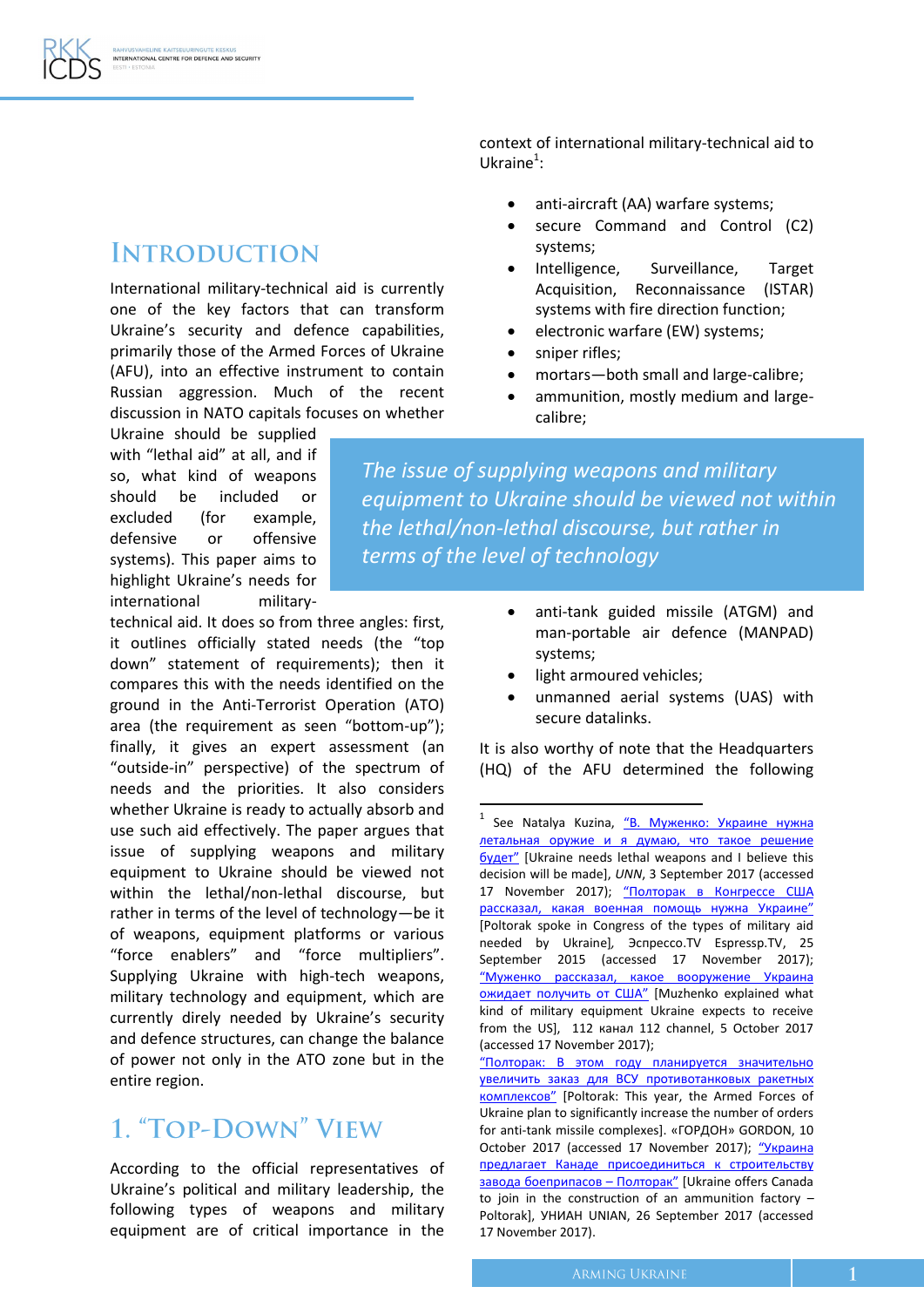underlying demands and priorities regarding weapons and military equipment purchased for the armed forces (this includes both equipment produced by Ukraine's defence industry, as well as received through military-technical cooperation with foreign partners), in particular to cover the needs of the ATO zone: (1) better personal protective equipment, (2) increased speed and precision of aiming, (3) night vision devices with a better range, (4) secure means of communication, and (5) precision-guided ammunition.

#### 2. "BOTTOM-UP" VIEW

It can sometimes happen even in the most mature and well-developed defence organisations that the real needs and priorities of the front-line soldiers are not reflected in the formal defence planning processes—especially if these processes are too slow, incompetent or detached from the operational and tactical "lessons learned". It is worth examining what the ATO participants regard as their pressing needs and comparing these with the official statements.

On the basis of the author's frequent communication with the representatives of Ukraine's units directly involved in ATO, in particular those near the Inter-Entity Boundary Line, their needs for weapons, military technology and equipment can be outline as follows:

 **UAS.** The military personnel in the ATO zone mentioned they need UAS at the disposal of combat units starting from companies, which means tens, if not hundreds of devices. Some would like to see at least 14 UAS in each air mobile brigade. As for the devices themselves, according to military personnel, they should be small in size, hard to notice, quiet, unmanned fixed-wing multirotors with a range of 10–50 km that relay intelligence information in real time, with a steady video signal and thermal-imaging equipment on board. The latter is especially emphasised, since firstly, most barrages happen at night, and secondly, UAS are less noticeable in the dark, which helps to significantly lower device losses from enemy fire even during flights at low altitude.

- **Secure means of communication.** Communication in the ATO zone is largely based on Soviet equipment, which does not guarantee efficient troop control as it is outdated and has a low security level. It was attempted to solve this issue through the bulk purchase of Motorola stations. However, these have no encryption and hence no protection against SIGINT and enemy jamming. Motorola devices are not resilient to wiretapping, they can be turned off, supressed and false information can be forwarded from the outside.
- **Night vision devices (NVD).** In current conditions, NVD largely play a decisive role in the efficiency of counter-fire, since one of the main characteristics of hostilities in East Ukraine is that they usually take place at night. NVD are supplied to ATO subunits mainly by volunteers. In the past (2014–2015), volunteer aid was more substantial, whereas nowadays the volunteers do not have the opportunity to supply the same quantities of NVD as before (for objective reasons). At the same time, the devices are still direly needed.
- **GPS navigation devices.** There are known cases of Ukrainian military personnel being captured by illegal armed bands because they were moving in foggy, low-visibility conditions, and substantially deviated from their route. The use of GPS navigation devices that allow for precise positioning in any visibility and passive receivers (meaning it is not possible to triangulate the position of the user) help to avoid such situations.
- **Optical devices and magazines for automatic and sniper rifles.** According to military personnel from the ATO zone, collimator sights on their firearms would allow for significantly faster aiming and, therefore, they could be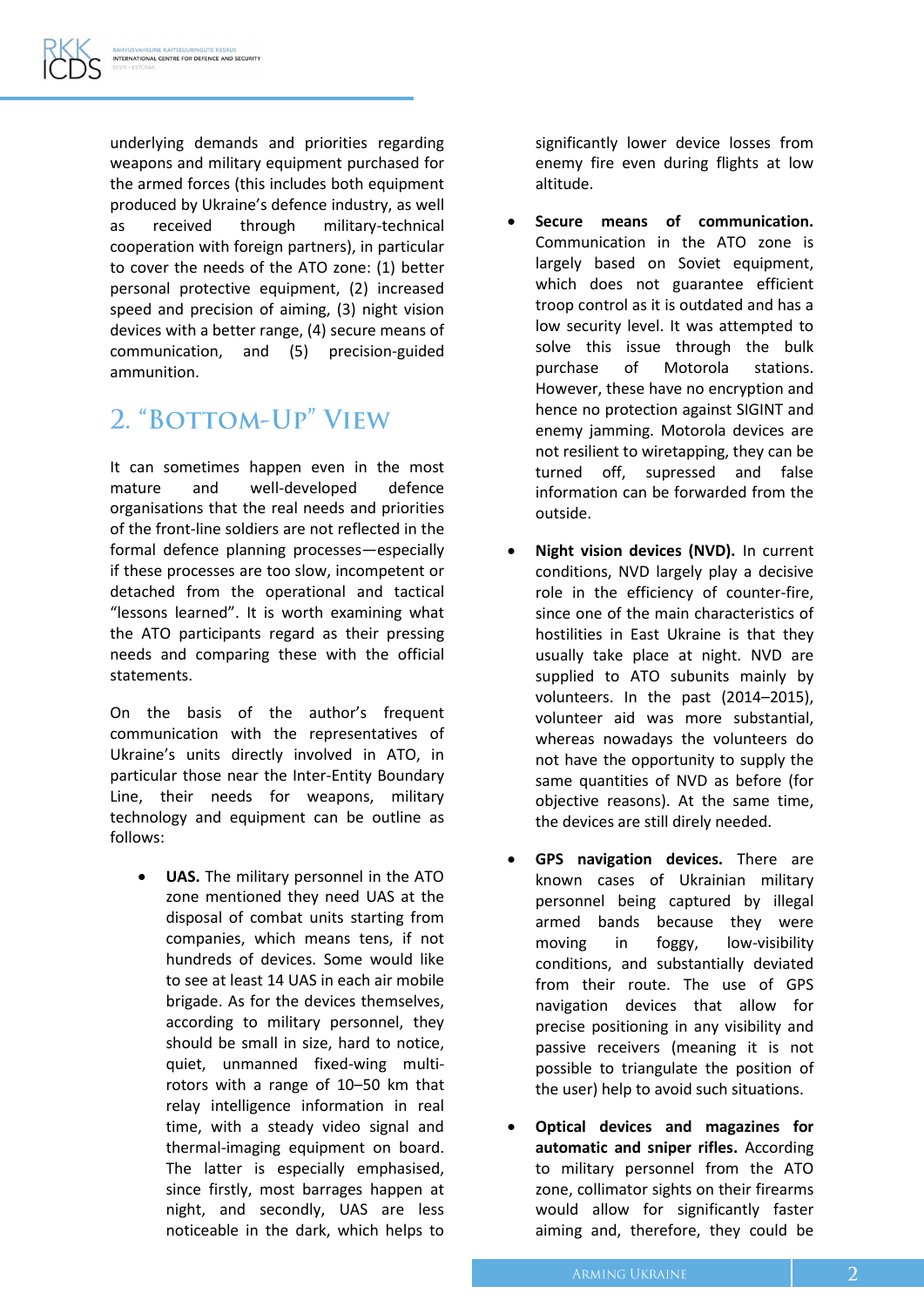the first to shoot. Collimators are also superior to mechanics in low light conditions. As for SVD sniper rifles (which are the most common type used by Ukrainian military personnel in the ATO zone), hitting the target with "home-made" optical devices is possible at 700–900 metres. The likelihood of hitting the target at the distance of over 1 km rapidly decreases, in spite of high-quality aiming and excellent firing techniques.

- **Rangefinders.** According to military personnel, there are no new laser rangefinders in army warehouses, whereas the remaining bulky Soviet quantum rangefinders are inefficient. If every forward observer (FO) unit had a laser rangefinder, the efficiency of artillery fire would be much higher. Laser rangefinders are also necessary for snipers, especially in fighting enemy mortar or machine gun detachments.
- **Binoculars with rangefinder reticles.** First and foremost, there is a need for binoculars with illuminated ranging reticles. Very few of these are available right now and binoculars are expendable in combat situations.
- **Camouflage nets** are currently one of the most urgent necessities, since they are easily damaged, burned and torn.

what is officially stated by the high command. However, the level of granularity notwithstanding, this alignment inspires confidence that the assistance requested from foreign partners will be exactly what the soldiers on the ground need. It can be hoped that future modernisation and development of the AFU procurement processes will build upon the positive lessons of achieving this alignment.

#### 3. "OUTSIDE-IN" **PERSPECTIVE**

Those inside the security and defence structures might occasionally lack a perspective both rooted in a broader strategic, doctrinal, organisational or technological context and detached from the daily pressures and demands of war. In this and following sections, a perspective from outside the official structures—drawing upon analytical work done at the Centre for Army, Conversion, and Disarmament Studies (CACDS)—is presented.

Ukraine's need for international militarytechnical aid is currently determined by a variety of factors. First, since becoming independent and until the beginning of Russian aggression, Ukraine systematically sold and plundered the arsenal it had received from the former USSR. Secondly, as before 2014 the political and military leaders of the country were not interested in developing the AFU, the forces were not technologically modernised through developing, producing and supplying

> new weapons and military equipment or modernising the existing ones. Thirdly, supplying Ukraine's security and defence structures with weapons and military equipment necessary for the deterrence of Russia's

aggression is complicated by the fact that Ukraine does not have all the technologies needed for the production and modernisation in question. Fourthly, some of the new products as well as some of the existing weapons and military equipment used by Ukraine's forces are too low-quality and have a limited range of uses, which hinders the efficient deterrence of, and opposition to Russia's armed forces.

*It appears that currently there are no large-scale disagreements between the high command and ATO field commanders on what is needed*

When comparing the statements of the official representatives of Ukraine's political and military leadership with the expectations of the Ukrainian forces directly involved in the ATO zone, there do not appear to be large-scale disagreements between the strategic-level and ATO zone field commanders on what is needed. At times, commanders in the ATO zone have somewhat more detailed demands regarding weapons and military equipment compared to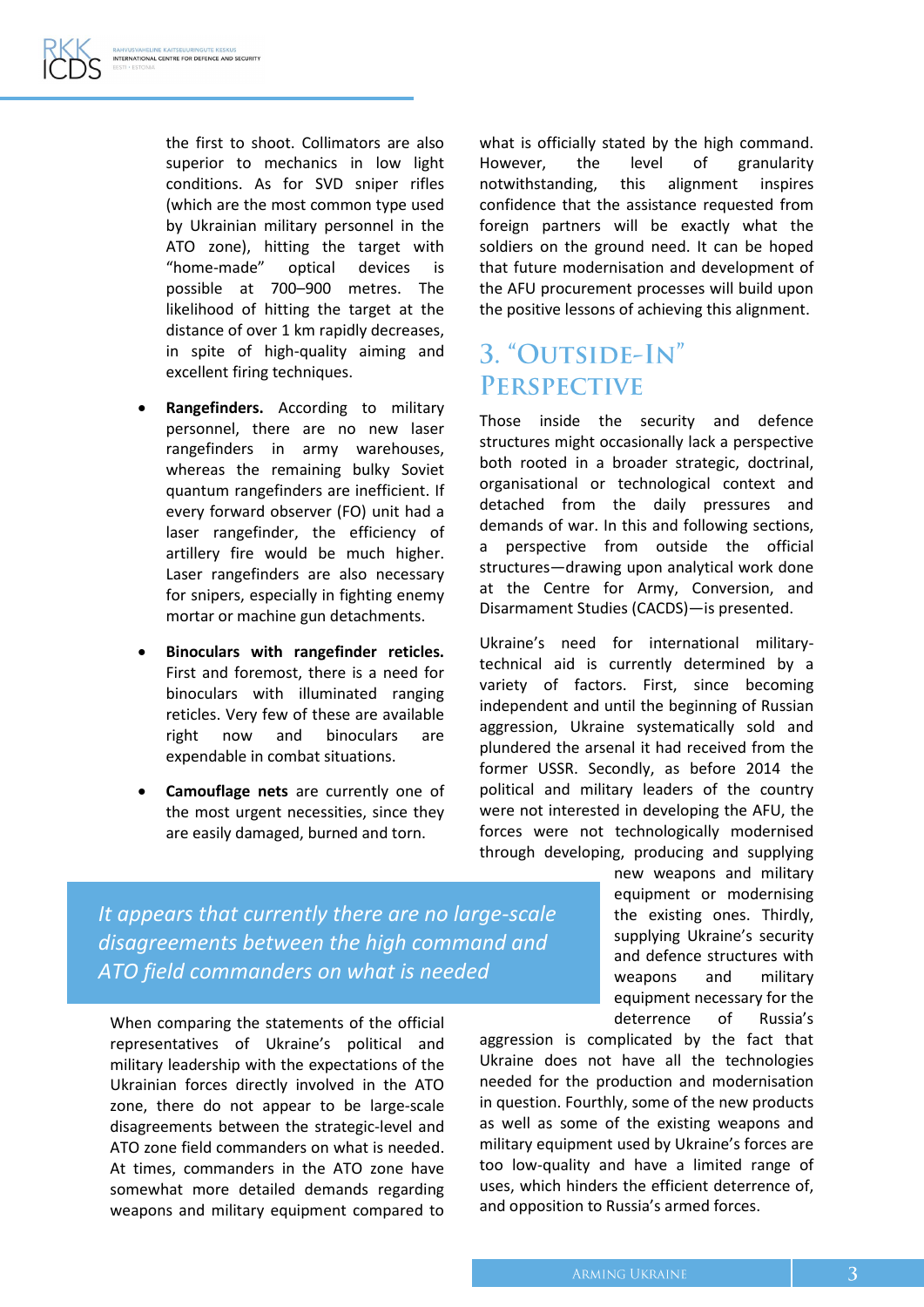In turn, the armed forces of the Russian Federation have noticeably advanced in terms of technical modernisation, in particular owing to Serdyukov's military reforms and Russia's State Armament Programme for 2011–2020 (which involved funding equivalent to approximately 690 billion USD). The armed forces of the Russian Federation began to implement modern weapon designs and combat support systems, integrating heterogeneous forces and means into a single net-centric communications and management system, as well as a new, more precise and easy to understand system of controlling armed forces. In addition, there was a transition from the old Soviet task organisation structure to a new one, created essentially on the basis of a NATO blueprint (with battalion and brigade tactical groups). Also, largely owing to cooperation with Western suppliers and critical technologies obtained from them, the development of modern high-tech weapons and military equipment began during that period, and the results are now undergoing active testing in the Russian-Ukrainian conflict zone.

In light of the above, the balance of power in the Russian-Ukrainian conflict zone is currently not in Ukraine's favour. One of the possible

ways to change this situation is to increase the possibilities of Ukraine's security and defence structures in the following basic areas: **level of technology**, **firepower** and **mobility**.

The first parameter **(level of technology)** can be improved by supplying the armed forces with high-tech

equipment, which is not available in necessary quantities right now. This means, first and foremost:

- **Secure means of command and control (C2) with FHSS technology:** HF radio transmitters (20 W, 150 W, 400 W, 1000 W) and VHF radio transmitters (5 W, 10 W, 50 W);
- **EW complexes,** especially the means of combating UAS;
- **UAS** with secure datalink, first and foremost miniature UAS for Company Tactical Group and tactical UAS;
- **Target acquisition equipment:** counterbattery radars with increased range and counter-battery fire direction function;
- **Automated missile force and artillery fire control systems** to shorten the decision time for striking targets;
- **NVD for small arms and armoured vehicles.** Equipping armoured vehicles, even old models, with NVD as important aiming system elements increase the variety of their use significantly;
- **Optical surface monitoring systems** for the close-in zone of the Black and Azov Sea.

As for the second parameter **(firepower),** it can be improved with the provision of:

 **Anti-tank (AT) weapons.** A sufficient quantity of modern Javelin-type AT missiles can both lower the intensity of enemy fire with the use of armoured vehicles, and also become a method of

*The balance of power in the Russian-Ukrainian conflict zone is currently not in Ukraine's favour. One of the possible ways to change this situation is to increase the possibilities of Ukraine's security and defence structures in the following basic areas: level of technology, firepower and mobility*

> deterring Russia in its attempts to continue military aggression in Ukraine;

- **Mobile mortar complexes** the efficiency of which is increased with the use of counter-battery radars;
- **Modern sniper rifles** (in particular, large-calibre ones) and **counter-sniper systems** (Boomerang, SLD 500);
- **Armour piercing ammunition for small arms;**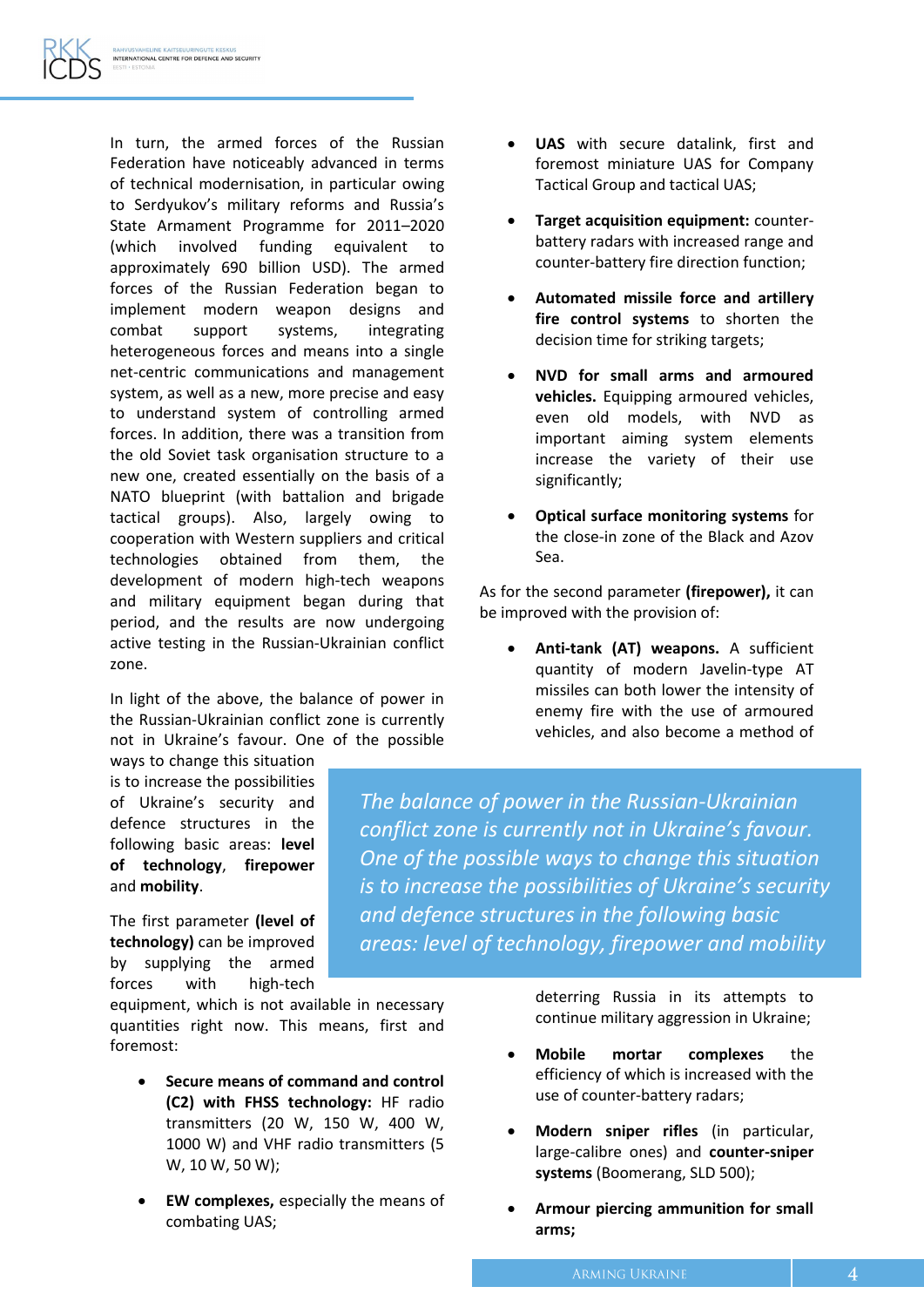- **Attack helicopters (AH)** with night combat capability armed with modern anti-tank complexes, which, in conjunction with ground AT weapons, can hold back the enemy's armoured vehicle and tank unit advances;
- **Naval systems** (high-speed missile boats, autonomous surface and underwater systems).

The third parameter (**mobility**) can be significantly improved by supplying the army with **lightly armoured 4x4 vehicles.** In doing so, the main requirements (based on the experience of using these vehicles in the ATO zone) are as follows:

- manufacturer uniformity;
- development and production according to military standards (this also applies to chassis);
- availability of necessary spare parts.

In addition, these factors in the ATO zone are currently in need of improvement:

- **Medical evacuation.** Increasing MEDEVAC funds (with all the necessary equipment) allows for timely aid to wounded military personnel and helps to save their lives.
- **Mine clearance.** According to the United Nations Assistant Secretary-General for Humanitarian Affairs Ursula Mueller (appointed in October 2017), the zone of the Russian-Ukrainian conflict is rapidly becoming one of the most mined areas in the world and this problem needs to be addressed right now. $<sup>2</sup>$ </sup>
- **Camouflage.** Currently, ATO forces need camouflage nets for the protection of technology both in the winter and summer period. While the

 $\overline{a}$ 

enemy actively uses intelligence UAS, camouflaging positions and technology has a key role in determining units' survival on the battlefield.

At that, according to our estimates, the order of priority for supplying weapons and military equipment through international militarytechnical aid should be as follows:

- secure means of C2;
- EW complexes;
- UAS;
- target acquisition equipment;
- anti-tank weapons.

#### 4. UKRAINE'S "HOMEWORK"

Identifying and defining the operational and technical requirements which should be included in requests for military-technical assistance is only one part of the process. In order to accept that assistance, use it effectively and build upon it in future capability development, a number of prerequisites must be met. Without such organisational adaptation, or "homework", the long-term benefits of such assistance cannot be assured.

First of all, it is necessary to point out that the existing field manuals (and other regulatory documents), as well as the organisational structure of the AFU have not been updated so as to allow the introduction and most effective use of the modern versions of weapons and military equipment (UAS, EW, counter-battery radars etc.) supplied in the form of militarytechnical aid. The existing field manuals do not stipulate and the tactical structure of the AFU does not allow the use of an automated management information system (MIS). Other problems emerge from this, in particular: there are no bases for receiving, servicing and repairing the abovementioned weapons and military equipment, as well as for training military personnel, or the existing bases are unprepared.

A separate issue is testing, evaluation and certification of weapons and military equipment samples obtained through international military-technical aid, while the current system for introducing new weapons and military equipment in Ukraine's security

<sup>2</sup> Ursula Mueller, *Remarks at Member States Briefing on Ukraine* (New York, 23 October 2017), http://www.unocha.org/sites/unocha/files/statementand-

speech/ASGUkraineMSBriefingAsDelivered%2023102017. pdf (accessed 17 November 2017).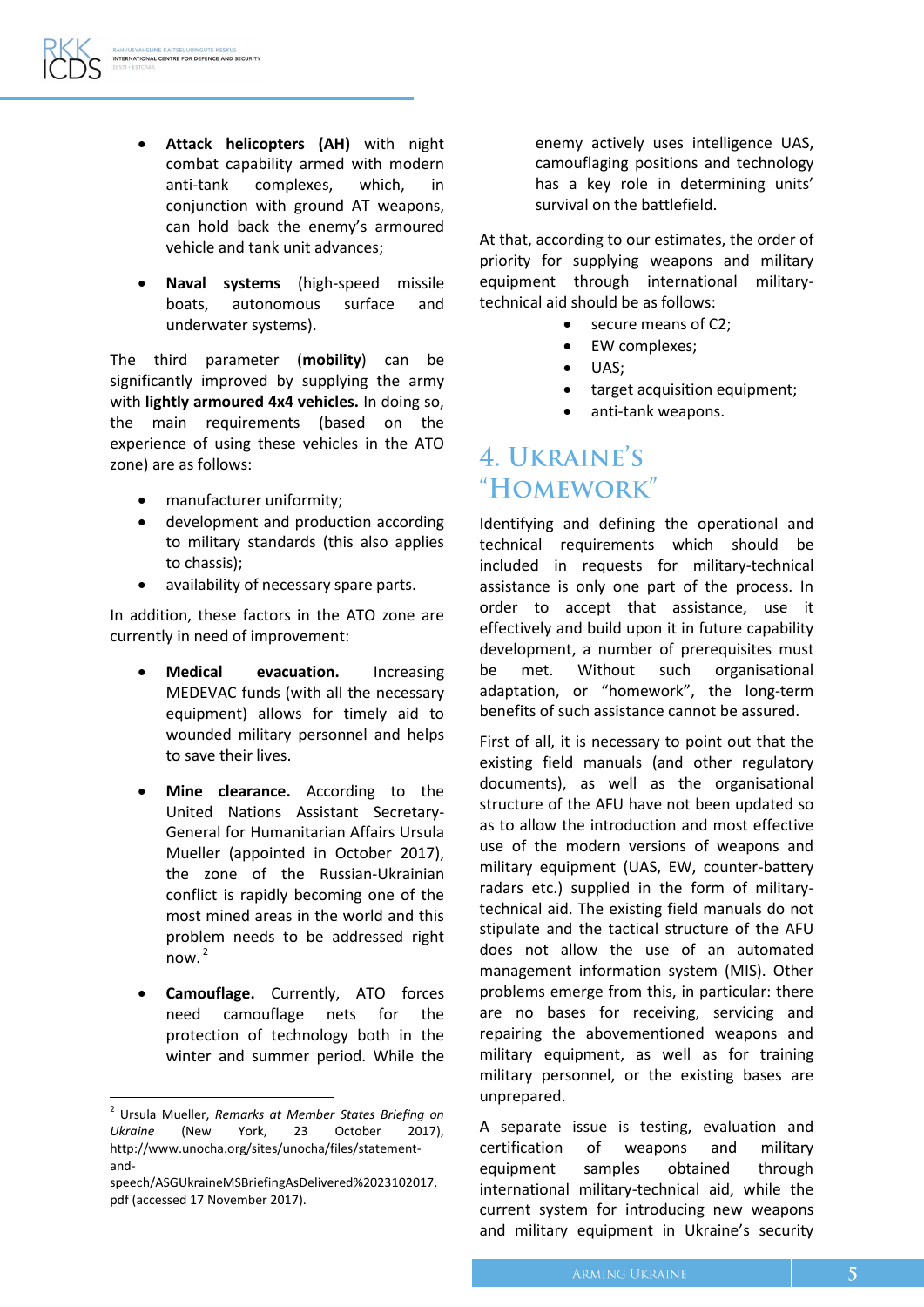and defence structures reminds of the Soviet period. In other words, a weapon and military equipment sample that is to be adopted must be subjected to a certain procedure: assessment and testing in the Central Research Institute of Armament and Military Equipment of the AFU, which is followed by military (this might prove problematic until the organisation and structure of forces is not suited for the newest weapons and military equipment) and state testing (until now, the issue of standardising weapons and military equipment has remained just an idea).

Only now, first steps have been taken to adapt Ukraine's weapons and military equipment management system so it would be similar to that used in NATO. On 19 October 2017, the Government of Ukraine made the decision to establish the State Institute for Testing and Certification of Arms and Military Equipment, the purpose of which is to create a unified state

and other security and defence structures are modernised, and troops receive appropriate training, in medium term the security and defence organisations of Ukraine will have a significantly wider range of opportunities for the introduction, efficient use and maintenance of weapons and military equipment received from western partners for their arsenal. Otherwise, the received international militarytechnical aid may still be inefficiently used and lost, without creating longer-term effect on the security and defence capabilities.

#### **CONCLUSIONS**

All in all, in order to tip the balance of power in the Russian-Ukrainian conflict zone in favour of Ukraine and to turn Ukraine's security and defence structures into an efficient instrument to deter Russian aggression, Ukraine needs high-tech weapons, military technology and equipment more than simply lethal aid.

*The current system for introducing new weapons and military equipment in Ukraine's security and defence structures reminds of the Soviet period… Only now, first steps have been taken to adapt Ukraine's weapons and military equipment management system so it would be similar to that used in NATO*

policy of testing, certifying, developing and producing weapons and military equipment to meet the needs of the AFU and other security structures, taking into account NATO's standards. The state defence contract for 2017– 2018 plans to reconsider the necessary financial resources needed for establishing a modern laboratory and field testing system. Therefore, according to the most optimistic prognosis, this system will be in place by 2019. In addition, a parallel task would be the creation of an international centre of cooperation with NATO in the field of testing, evaluating and certifying weapons and military equipment, mediated by the Institute.

If the abovementioned system is created, and field manuals (other regulatory documents) as well as the organisation and structure of AFU

Supplying Ukraine with the necessary amount of hightech weapons, military technology and equipment would allow effectively responding to the breaches of the ceasefire and decreasing or minimising the number of casualties among Ukraine's military personnel and civilians. In case Russia's hostilities continue, high-tech

equipment would allow deterring the aggression by making the costs of attacks as high for Russia as possible. This, in turn, might force Russia adhere to the Minsk Protocol and contribute to the resolution of the Russian-Ukrainian crisis as a whole. Ukraine's highcommand, in close coordination with the ATO units, has done a commendable job in defining and communicating the requirements for foreign military-technical aid, but a lot more needs to be done that such aid produces longer-term benefits to Ukraine's security and defence.